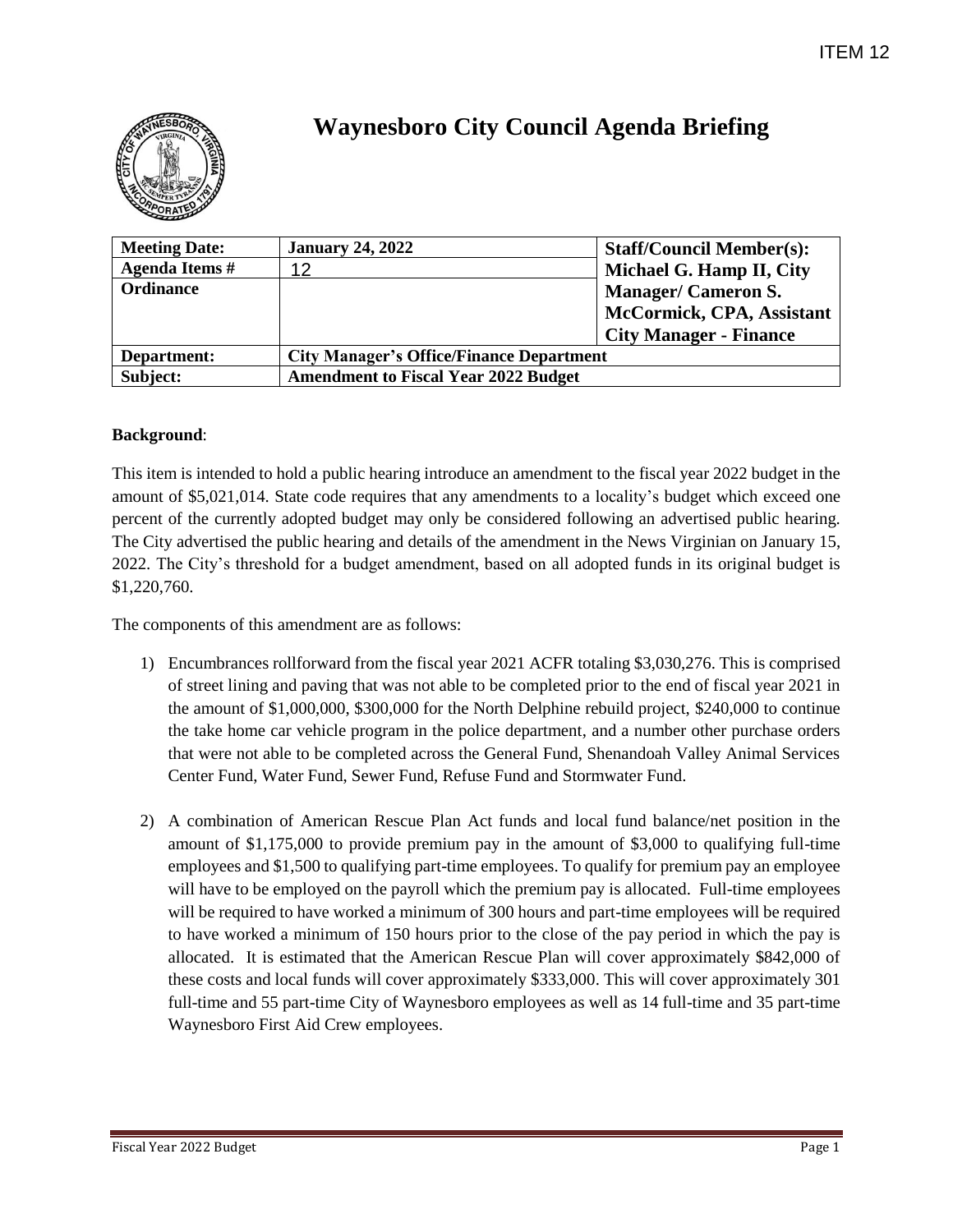### **Background (Continued):**

- 3) American Rescue Plan Act funds in the amount of \$500,000 to provide for engineering of a raw water tank in the Water Fund. It should be noted this project will require approximately \$2,000,000 more of American Recue Plan Act funds and \$1,000,000 of net position in the Water Fund to be completed. Total project is estimated to be approximately \$3,500,000.
- 4) Sales and Meals Tax revenues in the amount of \$250,000 to provide for adjustments in the Fire Department and Emergency Operations Center (\$205,000) and the additional holiday for fiscal year 2022 provided by Council (\$45,000) at their last City Council Meeting. The adjustments provided to the Emergency Operations Center will be approximately 10% for each full-time employee below the director level. The adjustments provided in the Fire Department will be a tiered adjustment ranging from \$4,000 at the firefighter level to \$2,000 at the Deputy Director level.
- 5) Miscellaneous other grants, insurance donations, and sale of materials in the amount of \$65,738. This is mostly comprised of a grant the Office on Youth will receive in the amount of \$38,920 from the Department of Criminal Justice to support delinquency prevention and intervention efforts in the Juvenile Justice System, \$10,875 from restricted reserves derived from donations to Parks and Recreation to add new dugouts, and \$10,408 to account for an insurance reimbursement received due to damage from vandalism at the Ridgeview Park pool.

**City Manager's Recommendation:** The City Manager suggests to hold the public hearing and introduce the attached amendment to the budget.

**Suggested Motion(s):** I move to introduce the budget amendment as presented.

**Attachments:** Budget Amendment News Virginian Advertisement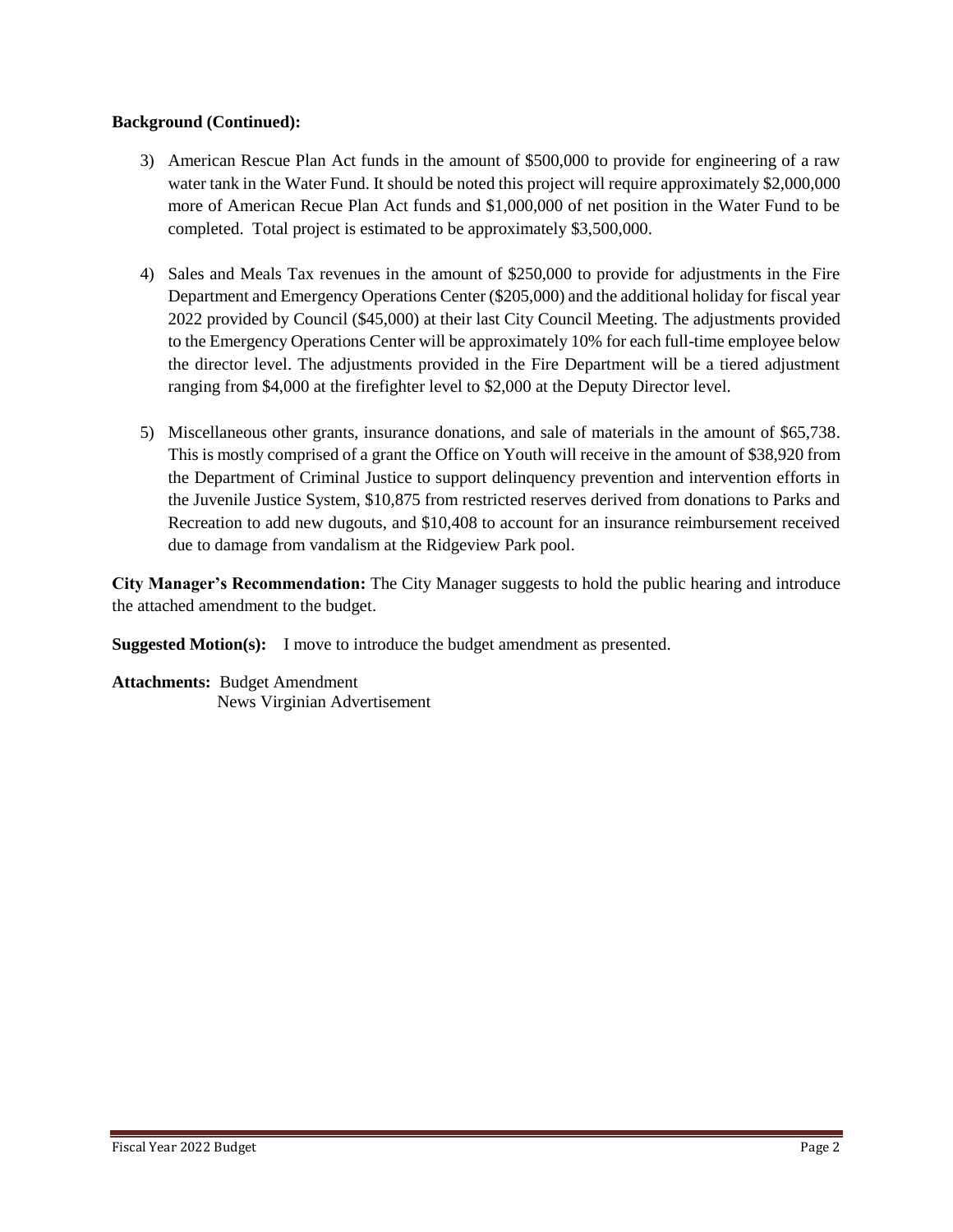## **Ordinance No. 2022- AN ORDINANCE TO AMEND THE FISCAL YEAR 2022 BUDGET ORDINANCE FOR THE CITY OF WAYNESBORO**

**BE IT ORDAINED,** by the City Council of the City of Waynesboro, Virginia, that the FY2022 Budget is amended as follows:

| <b>GENERAL FUND</b>                         |                          |           |  |  |
|---------------------------------------------|--------------------------|-----------|--|--|
| <b>Anticipated Revenue</b>                  |                          |           |  |  |
| <b>Intrafund Transfer from Fund Balance</b> | \$                       | 2,440,322 |  |  |
| American Rescue Plan Act Funds              |                          | 594,000   |  |  |
| Sales and Meals Tax                         |                          | 250,000   |  |  |
| <b>Miscellanous Donations and Grants</b>    | \$                       | 15,943    |  |  |
| <b>Total Revenue</b>                        | \$                       | 3,300,265 |  |  |
| <b>Appropriations</b>                       |                          |           |  |  |
| General government administration           | \$                       | 1,101,416 |  |  |
| Judicial administration                     |                          | 2,421     |  |  |
| <b>Public Safety</b>                        |                          | 657,070   |  |  |
| <b>Public Works</b>                         |                          | 1,475,931 |  |  |
| Parks and Recreation                        |                          | 63,427    |  |  |
| <b>Total Appropriations</b>                 | \$                       | 3,300,265 |  |  |
| <b>Youth and Family Services Fund</b>       |                          |           |  |  |
| <b>Anticipated Revenue</b>                  |                          |           |  |  |
| <b>Intrafund Transfer From Fund Balance</b> | \$                       | 3,000     |  |  |
| American Rescue Plan Act Funds              |                          | 30,000    |  |  |
| Department of Justice Federal Grant         |                          | 38,920    |  |  |
| <b>Total Revenue</b>                        | $\overline{\mathcal{S}}$ | 71,920    |  |  |
| <b>Appropriations</b>                       |                          |           |  |  |
| <b>Operational Expenditures</b>             | \$                       | 71,920    |  |  |
| <b>Total Appropriations</b>                 | \$                       | 71,920    |  |  |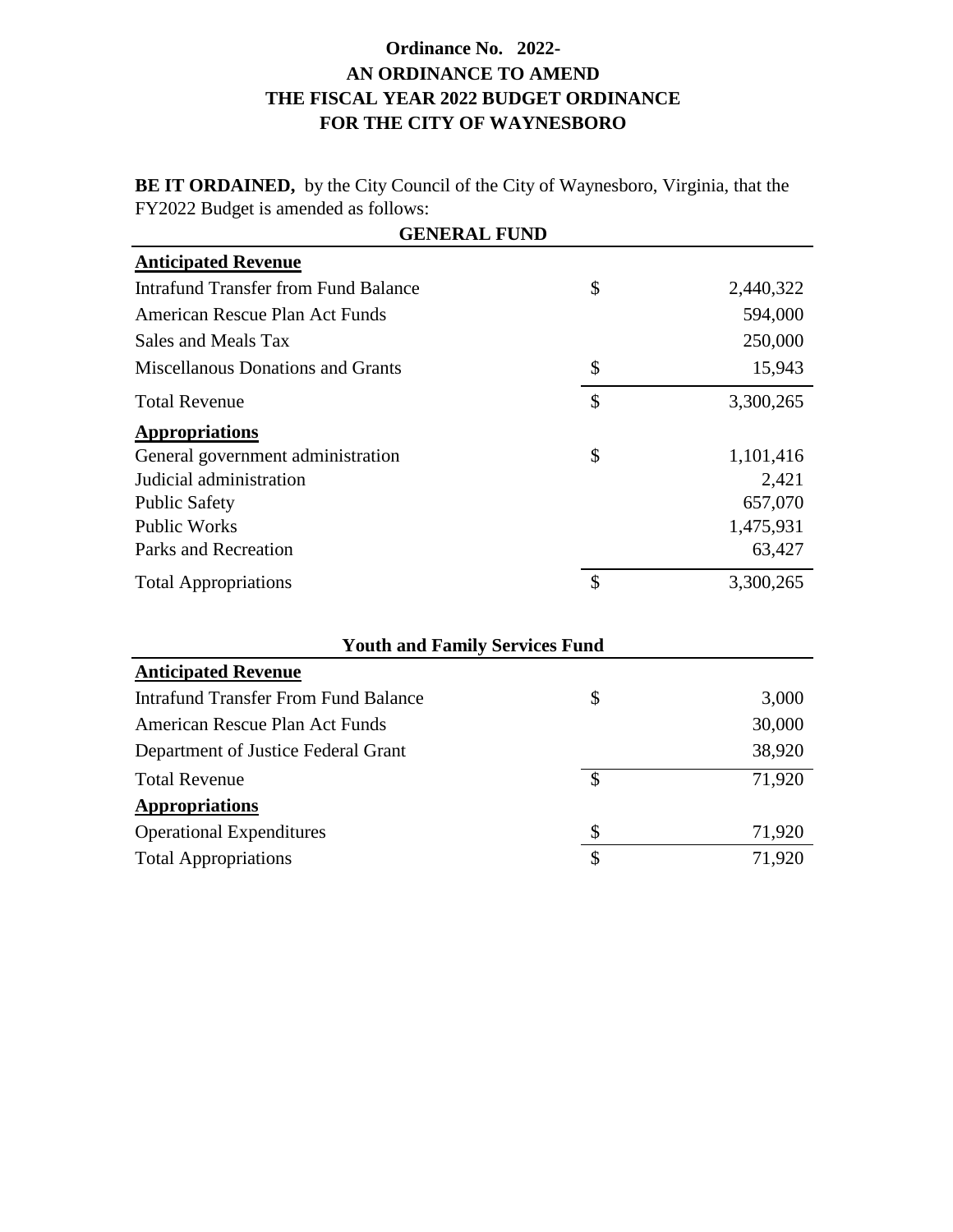| <b>Shenandoah Valley Animal Services Center</b> |                    |         |  |  |
|-------------------------------------------------|--------------------|---------|--|--|
| <b>Anticipated Revenue</b>                      |                    |         |  |  |
| <b>Intrafund Transfer From Fund Balance</b>     | \$                 | 2,115   |  |  |
| American Rescue Plan Act Funds                  |                    | 18,000  |  |  |
| <b>Total Revenue</b>                            | \$                 | 20,115  |  |  |
| <b>Appropriations</b>                           |                    |         |  |  |
| <b>Operational Expenditures</b>                 | \$                 | 20,115  |  |  |
| <b>Total Appropriations</b>                     | \$                 | 20,115  |  |  |
|                                                 | <b>Water Fund</b>  |         |  |  |
| <b>Anticipated Revenue</b>                      |                    |         |  |  |
| <b>Intrafund Transfer From Net Position</b>     | \$                 | 229,843 |  |  |
| American Recue Plan Act Funds                   |                    | 572,000 |  |  |
| <b>Total Revenue</b>                            | \$                 | 801,843 |  |  |
| <b>Appropriations</b>                           |                    |         |  |  |
| <b>Operational Expenses</b>                     | \$                 | 801,843 |  |  |
| <b>Total Appropriations</b>                     | \$                 | 801,843 |  |  |
|                                                 | <b>Sewer Fund</b>  |         |  |  |
| <b>Anticipated Revenue</b>                      |                    |         |  |  |
| <b>Intrafund Transfer From Net Position</b>     | \$                 | 405,999 |  |  |
| American Rescue Plan Act Funds                  |                    | 62,000  |  |  |
| <b>Total Revenue</b>                            | $\mathbf{\hat{S}}$ | 467,999 |  |  |
| <b>Appropriations</b>                           |                    |         |  |  |
| <b>Operational Expenses</b>                     | \$                 | 467,999 |  |  |
| <b>Total Appropriations</b>                     | ₼<br>Φ             | 467,999 |  |  |
|                                                 | <b>Refuse Fund</b> |         |  |  |
| <b>Anticipated Revenue</b>                      |                    |         |  |  |
| <b>Intrafund Transfer From Net Position</b>     | \$                 | 170,275 |  |  |
| <b>American Rescue Plan Act Funds</b>           |                    | 50,000  |  |  |
| <b>Total Revenue</b>                            | \$                 | 220,275 |  |  |
| <b>Appropriations</b>                           |                    |         |  |  |
| <b>Operational Expenses</b>                     | \$                 | 220,275 |  |  |
| <b>Total Appropriations</b>                     | \$                 | 220,275 |  |  |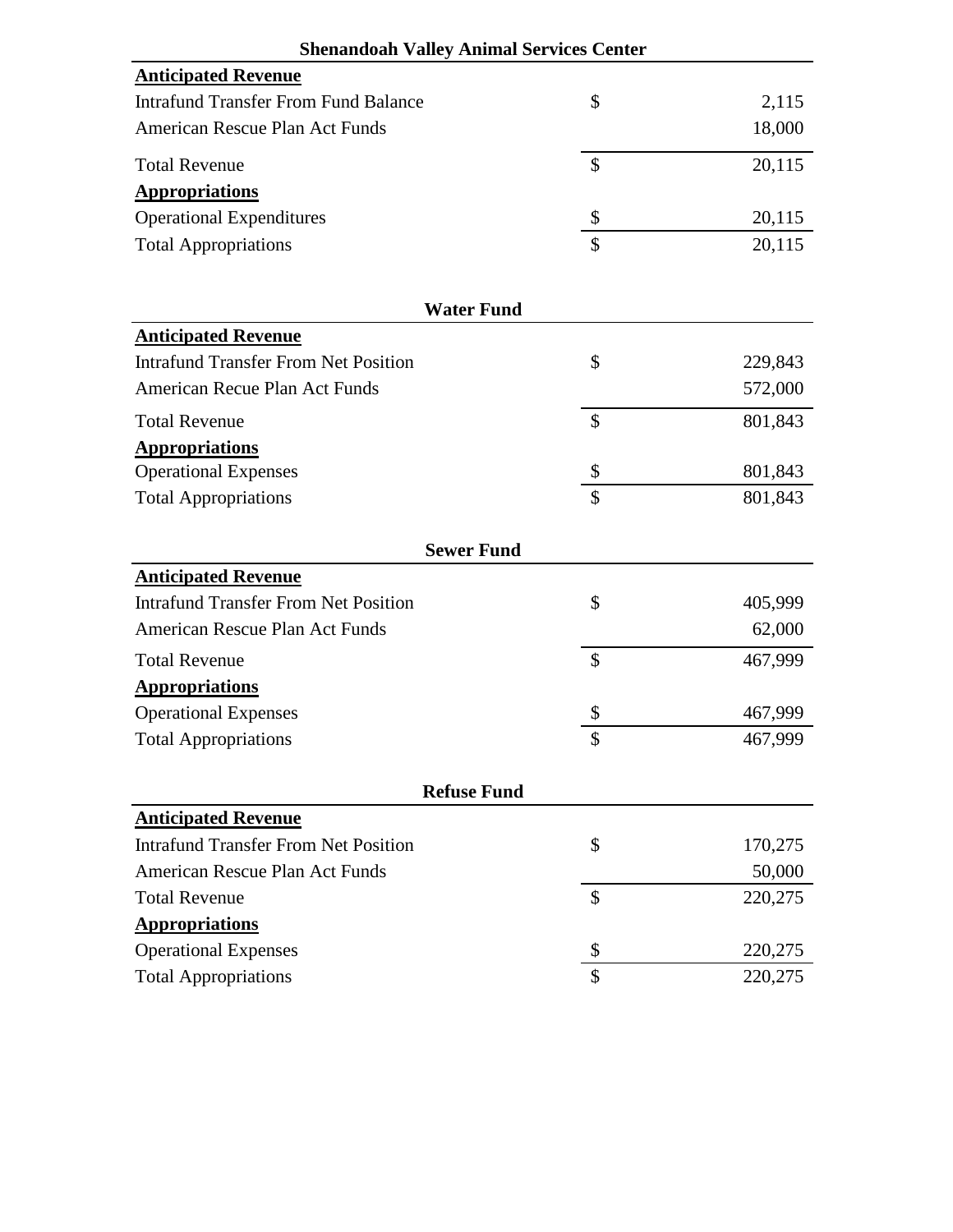| <b>Stormwater Fund</b>               |    |           |  |  |
|--------------------------------------|----|-----------|--|--|
| <b>Anticipated Revenue</b>           |    |           |  |  |
| Intrafund Transfer From Net Position | \$ | 122,597   |  |  |
| American Rescue Plan Act Funds       |    | 16,000    |  |  |
| <b>Total Revenue</b>                 | \$ | 138,597   |  |  |
| <b>Appropriations</b>                |    |           |  |  |
| <b>Operational Expenses</b>          | \$ | 138,597   |  |  |
| <b>Total Appropriations</b>          | \$ | 138,597   |  |  |
|                                      |    |           |  |  |
| <b>ORDINANCE GRAND TOTAL</b>         | \$ | 5,021,014 |  |  |

## **CERTIFICATE**

The undersigned Mayor and Clerk of the City Council of City of Waynesboro, Virginia hereby certify that the foregoing constitutes a true and correct copy of an ordinance entitled An Ordinance To Amend the Fiscal Year 2022 Budget Ordinance and appropriate the above funds for the City of Waynesboro, Virginia, Adopted by the City Council at a meeting held on  $\_\_\_\_\_\_\_\_\_\_\_2$ 

| Introduced: | , 2022 |
|-------------|--------|
| Adopted:    | . 2022 |
| Effective:  | , 2022 |

[SEAL]

ATTEST: \_\_\_\_\_\_\_\_\_\_\_\_\_\_\_\_\_\_\_\_\_\_\_\_\_\_\_\_\_\_\_\_ \_\_\_\_\_\_\_\_\_\_\_\_\_\_\_\_\_\_\_\_\_\_\_\_\_\_\_\_\_\_

Clerk, City Council **Mayor**, City Council

City of Waynesboro, Virginia City of Waynesboro, Virginia